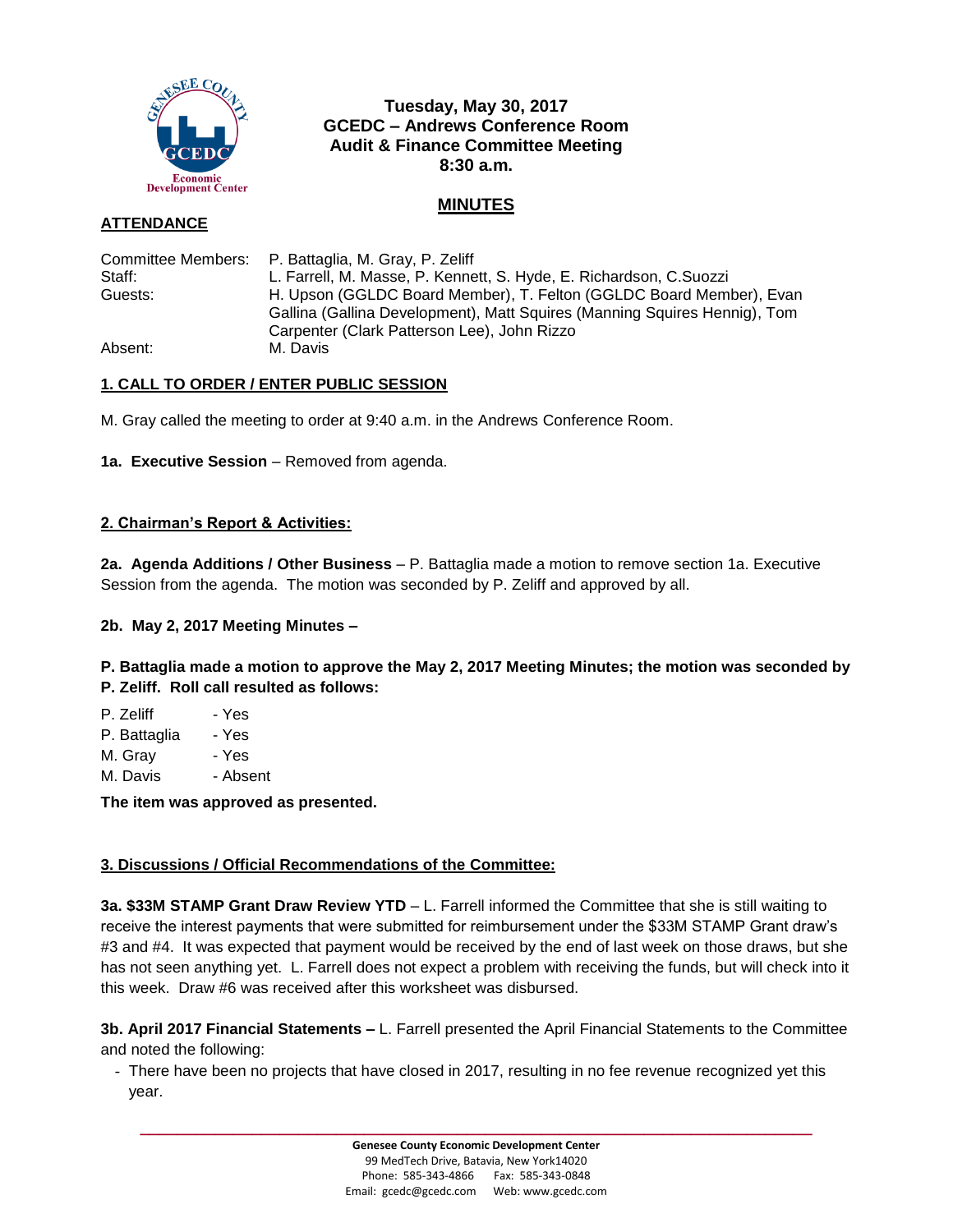- Unearned Revenue includes the Empire Pipeline Inc. project participation fee that was collected in December 2016, but will not be earned until the company receives approval from FERC (Federal Energy Regulatory Commission).
- The line of credit with the Bank of Castile is at \$0.
- The line of credit with Key Bank is related to the STAMP grant receivable with ESD.
- Real Estate Development and Management grants receivable (\$331,800) includes an ESD grant for the Leroy land purchase. We will submit the reimbursement request soon.
- STAMP grant receivable includes expenses related to the \$33M ESD STAMP grant for engineering, environmental, legal, etc.
- The HSA benefit is high YTD due to a majority of the employer contribution being paid at the beginning of the year.
- A majority of the unemployment insurance and workers compensation insurance is paid at the beginning of the year.
- Long term disability is paid in full for the year.
- Dues and Subscriptions are over budget due to half of the membership dues to Greater Rochester Enterprise (\$50K), Invest Buffalo Niagara (\$12.5K) being paid at the beginning of the year.
- Conference and meetings includes annual meeting expense of \$5,568 that is offset by amounts received from attendees, recorded as miscellaneous income.
- RLF #1 has 3 active loans. The loan receivable from Savage IO remains in collections.
- RLF #2 has 1 active loan.
- The expenses in STAMP that are unbudgeted correspond with unbudgeted grant income.
- STAMP Land Acquisition Interest is capitalized and the expense will be reimbursed by the ESD \$33M Grant.
- The GAIN! Loan fund has two active loans.
- All expenditures are in line with the budget except where noted.

### **P. Zeliff made a motion to recommend approval of the April 2017 Financial Statements; the motion was seconded by P. Battaglia. Roll call resulted as follows:**

- P. Zeliff Yes
- P. Battaglia Yes
- M. Gray Yes
- M. Davis Absent

#### **The item was approved as presented.**

Tom Carpenter (Clark Patterson Lee) joined the meeting at 9:50 a.m.

John Rizzo joined the meeting at 9:55 a.m.

**3c. Site Access Agreement for Storage of Millings –** The GCEDC has received a request from Villager Construction, Inc. to store millings on property located at the AppleTree Acres Corporate Park. They agree to pay \$500 per month to the GCEDC. Harris Beach has reviewed the agreement and made some modifications in which Villager has accepted. M. Masse asked the committee to recommend approval of the Site Access Agreement for storage of millings to the full Board.

## **P. Battaglia made a motion to recommend approval of the Site Access Agreement for Storage of Millings, motion was seconded by P. Zeliff. Roll call resulted as follows:**

P. Zeliff - Yes

**\_\_\_\_\_\_\_\_\_\_\_\_\_\_\_\_\_\_\_\_\_\_\_\_\_\_\_\_\_\_\_\_\_\_\_\_\_\_\_\_\_\_\_\_\_\_\_\_\_\_\_\_\_\_\_\_\_\_\_\_\_\_\_\_\_\_\_\_\_\_\_\_**